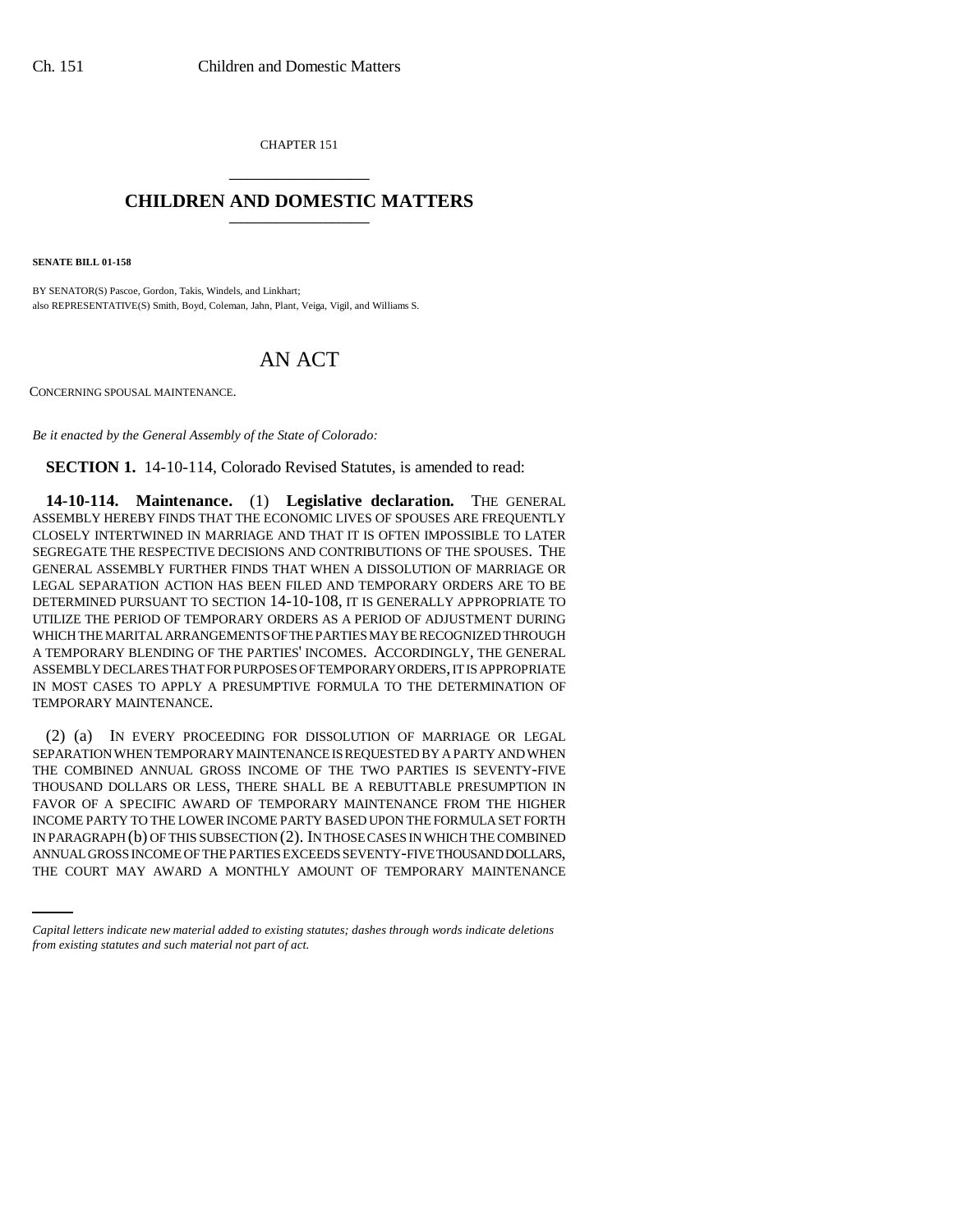PURSUANT TO THE PROVISIONS OF SUBSECTIONS (3) AND (4) OF THIS SECTION.

(b) (I) (A) THE MONTHLY AMOUNT OF TEMPORARY MAINTENANCE IN CASES IN WHICH THE PARTIES' COMBINED ANNUAL GROSS INCOME IS SEVENTY-FIVE THOUSAND DOLLARS OR LESS SHALL BE EQUAL TO FORTY PERCENT OF THE HIGHER INCOME PARTY'S MONTHLY ADJUSTED GROSS INCOME LESS FIFTY PERCENT OF THE LOWER INCOME PARTY'S MONTHLY ADJUSTED GROSS INCOME. IF THE REMAINDER OF SUCH CALCULATION IS THE NUMBER ZERO OR A NEGATIVE NUMBER, THE PRESUMPTION SHALL BE THAT TEMPORARY MAINTENANCE SHALL NOT BE AWARDED. IF THE REMAINDER OF SUCH CALCULATION IS MORE THAN ZERO, THAT AMOUNT SHALL BE THE AMOUNT OF THE MONTHLY TEMPORARY MAINTENANCE.

(B) IN ANY ACTION TO ESTABLISH OR MODIFY TEMPORARY MAINTENANCE PURSUANT TO THIS SUBSECTION (2), THE FORMULA SET FORTH IN SUB-SUBPARAGRAPH (A) OF THIS SUBPARAGRAPH (I) SHALL BE USED AS A REBUTTABLE PRESUMPTION FOR THE ESTABLISHMENT OR MODIFICATION OF THE AMOUNT OF TEMPORARY MAINTENANCE. COURTS SHALL DEVIATE FROM THE FORMULA WHERE ITS APPLICATION WOULD BE INEQUITABLE OR UNJUST. ANY SUCH DEVIATION SHALL BE ACCOMPANIED BY WRITTEN OR ORAL FINDINGS BY THE COURT SPECIFYING THE REASONS FOR THE DEVIATION AND THE PRESUMED AMOUNT UNDER THE FORMULA WITHOUT DEVIATION.

(C) THE PARTIES MAY AGREE IN WRITING TO WAIVE TEMPORARY MAINTENANCE UNDER THIS SUBSECTION (2) WHERE ONE PARTY IS OTHERWISE ENTITLED TO TEMPORARY MAINTENANCE UNDER THE FORMULA OR THE PARTIES MAY AGREE IN WRITING TO DEVIATE FROM THE PRESUMPTIVE AMOUNT OF TEMPORARY MAINTENANCE. ANY SUCH AGREEMENT TO WAIVE TEMPORARY MAINTENANCE OR TO DEVIATE FROM THE PRESUMPTIVE AMOUNT SHALL INCLUDE THE REASON OR CONSIDERATION FOR THE WAIVER OR DEVIATION. THE COURT SHALL HAVE JURISDICTION TO REVIEW SUCH AGREEMENT AND TO DECLINE TO APPROVE SUCH AGREEMENT IF THE COURT DETERMINES THAT THE AGREEMENT IS UNCONSCIONABLE.

(II) AT THE TIME OF THE INITIAL ESTABLISHMENT OF TEMPORARY MAINTENANCE PURSUANT TO THIS SUBSECTION (2), OR IN ANY PROCEEDING TO MODIFY A TEMPORARY MAINTENANCE ORDER PURSUANT TO THIS SUBSECTION (2), IF A PARTY IS UNDER AN OBLIGATION TO PAY MAINTENANCE OR ALIMONY PURSUANT TO A PRIOR VALID COURT ORDER, AN ADJUSTMENT SHALL BE MADE REVISING SUCH PARTY'S INCOME BY THE AMOUNT OF SUCH MAINTENANCE OR ALIMONY ACTUALLY PAID PRIOR TO CALCULATING THE AMOUNT OF TEMPORARY MAINTENANCE.

(III) AT THE TIME OF THE INITIAL ESTABLISHMENT OF TEMPORARY MAINTENANCE PURSUANT TO THIS SUBSECTION (2), OR IN ANY PROCEEDING TO MODIFY A TEMPORARY MAINTENANCE ORDER PURSUANT TO THIS SUBSECTION (2), IF A PARTY IS LEGALLY RESPONSIBLE FOR THE SUPPORT OF OTHER CHILDREN WHO ARE NOT THE CHILDREN OF THE PARTIES AND FOR WHOM THE PARTIES DO NOT SHARE JOINT LEGAL RESPONSIBILITY, AN ADJUSTMENT SHALL BE MADE REVISING SUCH PARTY'S INCOME BY THE AMOUNT OF SUCH CHILD SUPPORT PAID PRIOR TO CALCULATING THE AMOUNT OF TEMPORARY MAINTENANCE.

(IV) (A) FOR PURPOSES OF THIS SECTION, "INCOME" SHALL HAVE THE SAME MEANING AS THAT TERM IS DESCRIBED IN SECTION 14-10-115 (7).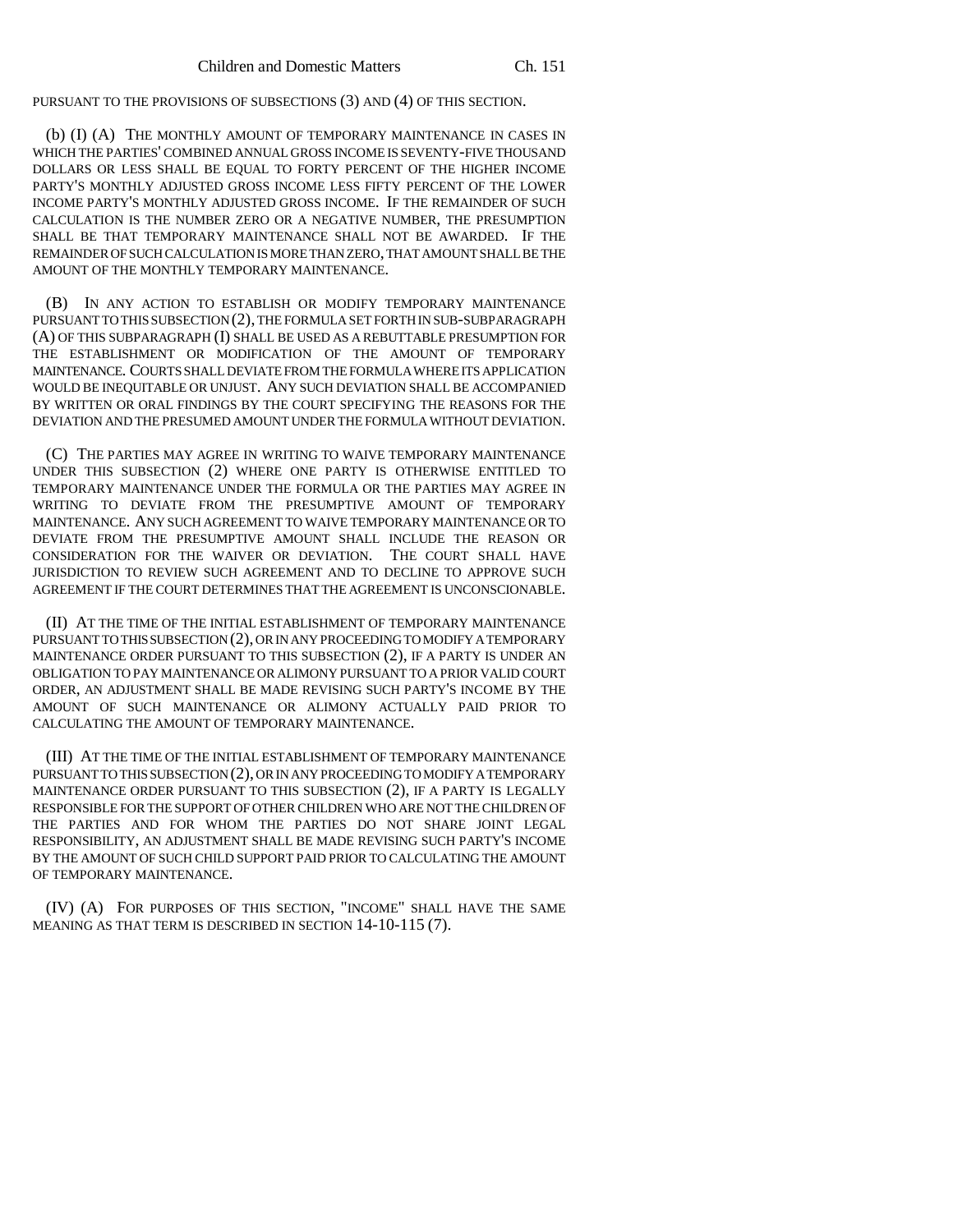## Ch. 151 Children and Domestic Matters

(B) FOR PURPOSES OF CALCULATING THE FORMULA SET FORTH IN THIS PARAGRAPH (b), "MONTHLY ADJUSTED GROSS INCOME" MEANS GROSS INCOME LESS PREEXISTING MAINTENANCE OR ALIMONY OBLIGATIONS ACTUALLY PAID BY A PARTY AS DESCRIBED IN SUBPARAGRAPH (II) OF THIS PARAGRAPH (b) AND LESS THE AMOUNT OF CHILD SUPPORT PAID BY A PARTY, AS DESCRIBED IN SUBPARAGRAPH (III) OF THIS PARAGRAPH (b).

(c) THE PERIOD OF TIME COVERED BY ANY TEMPORARY MAINTENANCE ORDERED PURSUANT TO THIS SUBSECTION (2), UPON THE REQUEST OF A PARTY, SHALL BEGIN AT THE TIME OF THE PARTIES' PHYSICAL SEPARATION OR FILING OF THE PETITION OR SERVICE UPON THE RESPONDENT, WHICHEVER OCCURS LAST, TAKING INTO CONSIDERATION PAYMENTS MADE BY EITHER PARTY DURING SUCH PERIOD.

(d) BECAUSE SPOUSAL MAINTENANCE AWARDS ENTERED AT TEMPORARY ORDERS PURSUANT TO THIS SUBSECTION (2) ARE MADE UNDER DIFFERENT STANDARDS AND FOR DIFFERENT REASONS THAN SPOUSAL MAINTENANCE AWARDS ENTERED AT PERMANENT ORDERS, THE TEMPORARY MAINTENANCE FORMULA SET FORTH IN THIS SUBSECTION (2) SHALL NOT BE USED FOR THE DETERMINATION OF SPOUSAL MAINTENANCE ORDERS TO BE ENTERED AT PERMANENT ORDERS AND ANY TEMPORARY MAINTENANCE ORDER ENTERED PURSUANT TO THIS SUBSECTION (2) SHALL NOT PREJUDICE THE RIGHTS OF EITHER PARTY AT PERMANENT ORDERS.

(e) AFTER DETERMINING THE PRESUMPTIVE AMOUNT OF TEMPORARY MAINTENANCE PURSUANT TO THIS SUBSECTION (2) AND THE AMOUNT OF TEMPORARY CHILD SUPPORT PURSUANT TO SECTION 14-10-115, THE COURT SHALL CONSIDER THE RESPECTIVE FINANCIAL RESOURCES OF EACH PARTY AND DETERMINE THE TEMPORARY PAYMENT OF MARITAL DEBT AND THE TEMPORARY ALLOCATION OF MARITAL PROPERTY.

 $(1)$  (3) In a proceeding for dissolution of marriage or legal separation or a proceeding for maintenance following dissolution of marriage by a court, the court may grant a TEMPORARY MAINTENANCE ORDER WHEN THE PARTIES' COMBINED ANNUAL GROSS INCOME IS MORE THAN SEVENTY-FIVE THOUSAND DOLLARS OR A maintenance order AT THE TIME OF PERMANENT ORDERS for either spouse only if it finds that the spouse seeking maintenance:

(a) Lacks sufficient property, including marital property apportioned to him OR HER, to provide for his OR HER reasonable needs; and

(b) Is unable to support himself OR HERSELF through appropriate employment or is the custodian of a child whose condition or circumstances make it appropriate that the custodian not be required to seek employment outside the home.

 $(2)$  (4) The A TEMPORARY MAINTENANCE ORDER IN THOSE CIRCUMSTANCES IN WHICH THE PARTIES' COMBINED ANNUAL GROSS INCOME IS MORE THAN SEVENTY-FIVE THOUSAND DOLLARS OR A maintenance order ENTERED AT THE TIME OF PERMANENT ORDERS shall be in such amounts and for such periods of time as the court deems just, without regard to marital misconduct, and after considering all relevant factors including:

(a) The financial resources of the party seeking maintenance, including marital